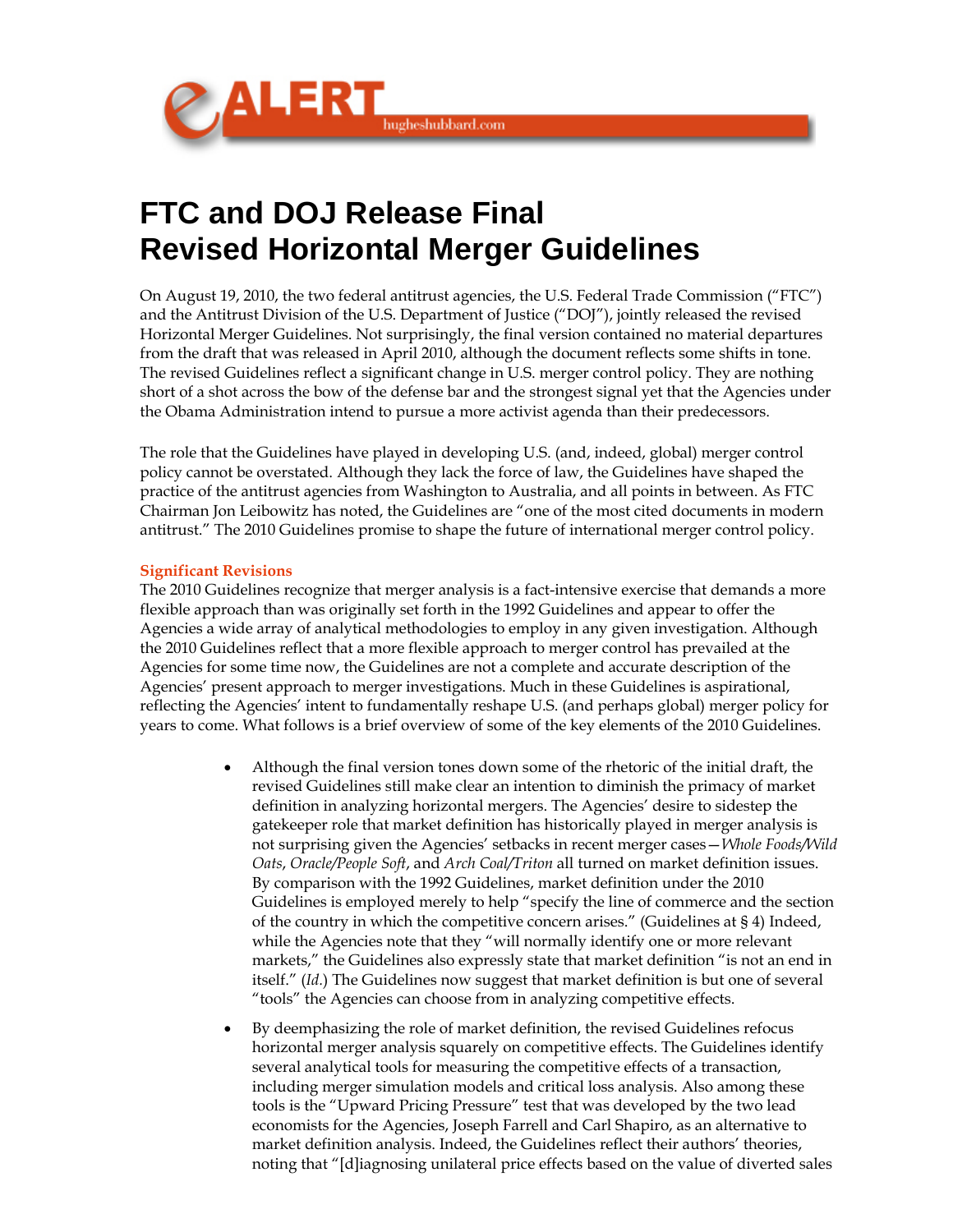*need not rely on market definition* . . ." (Guidelines at § 6.1, emphasis added) It is not without reason that, in his separate statement, FTC Commissioner J. Thomas Rosch faulted the Guidelines' "overemphasis on economic formulae and models based on price theory." (Statement of Commissioner J. Thomas Rosch on the Release of the 2010 Horizontal Merger Guidelines, at 2)

- The Guidelines also reflect the primacy of unilateral effects analysis in merger investigations by including enhanced discussions on topics such as price discrimination, pricing of differentiated products, markets where buyers and sellers participate in auctions or otherwise negotiate price and the other terms of trade, the incentives for output suppression in markets for homogeneous products, the curtailment of innovation, and the reduction of consumer choice. The Guidelines further include expanded sections on entry, power buyers, and efficiencies.
- The Guidelines present unique challenges for companies in industries characterized by high fixed costs and low variable costs. As Commissioner Rosch notes in his Statement, many of the economic theories used to evaluate unilateral effects in the Guidelines rely on the presumption that high margins are the result of market distortion or some form of collusive conduct. (Statement at 2) The Guidelines provide that "[u]nless the firms are engaged in coordinated interaction . . ., high premerger margins normally indicate that each firm's product individually faces demand that is not highly sensitive to price." (Guidelines, at § 4.1.3) A footnote qualifying this statement ("high margins are not in themselves of antitrust concern") does little to offset the negative presumption that high margin industries may face in future investigations.
- The Guidelines reflect a wide range of sources the Agencies may collect and rely on during their investigation. In keeping with Agency practice, the Guidelines identify company documents, company data, company business decisions, customer opinions on available substitutes and competitive effects, and competitors' assessment of the market as particularly important sources of evidence.
- As expected, the 2010 Guidelines significantly redefine the Herfindahl-Hirschman Index ("HHI") thresholds contained in the 1992 Guidelines, while also eliminating the 35% safe harbor. It is worth noting that the revised thresholds set forth below do not reflect the Agencies' practice, as reported in the Agencies' 1999-2003 Merger Challenges Data study. That study reported that the Agencies rarely challenge mergers with HHIs less than 2000 points or pre/post merger changes in HHI (the  $\Delta$ ") of less than 300 points. Indeed, the study concluded that more than 75% of all merger challenges reflected HHIs in excess of 2,400 points with simultaneous changes in HHI in excess of 500 points. The following revisions to the HHI thresholds fall well-short of that mark.

| Presumption                | 1992 Guidelines                               | 2010 Guidelines                                |
|----------------------------|-----------------------------------------------|------------------------------------------------|
| No anticompetitive effects | HHI < 1,000                                   | HHI < 1,500 or $\Delta$ < 100                  |
| presumed                   |                                               |                                                |
| Potential for significant  | $1000 \leq HHI \leq 1,800$ and $\Delta > 100$ | $1,500 \leq HHI \leq 2,500$ and $\Delta > 100$ |
| anticompetitive effects    |                                               |                                                |
|                            | or                                            | or                                             |
|                            |                                               |                                                |
|                            | HHI > 1,800 and $50 < \Delta < 100$           | HHI > 2,500 and $100 < \Delta < 200$           |
| Presumption of             | HHI > 1,800 and $\Delta$ > 100                | HHI > 2,500 and $\Delta$ > 200                 |
| anticompetitive effects    |                                               |                                                |

## **Practical Implications**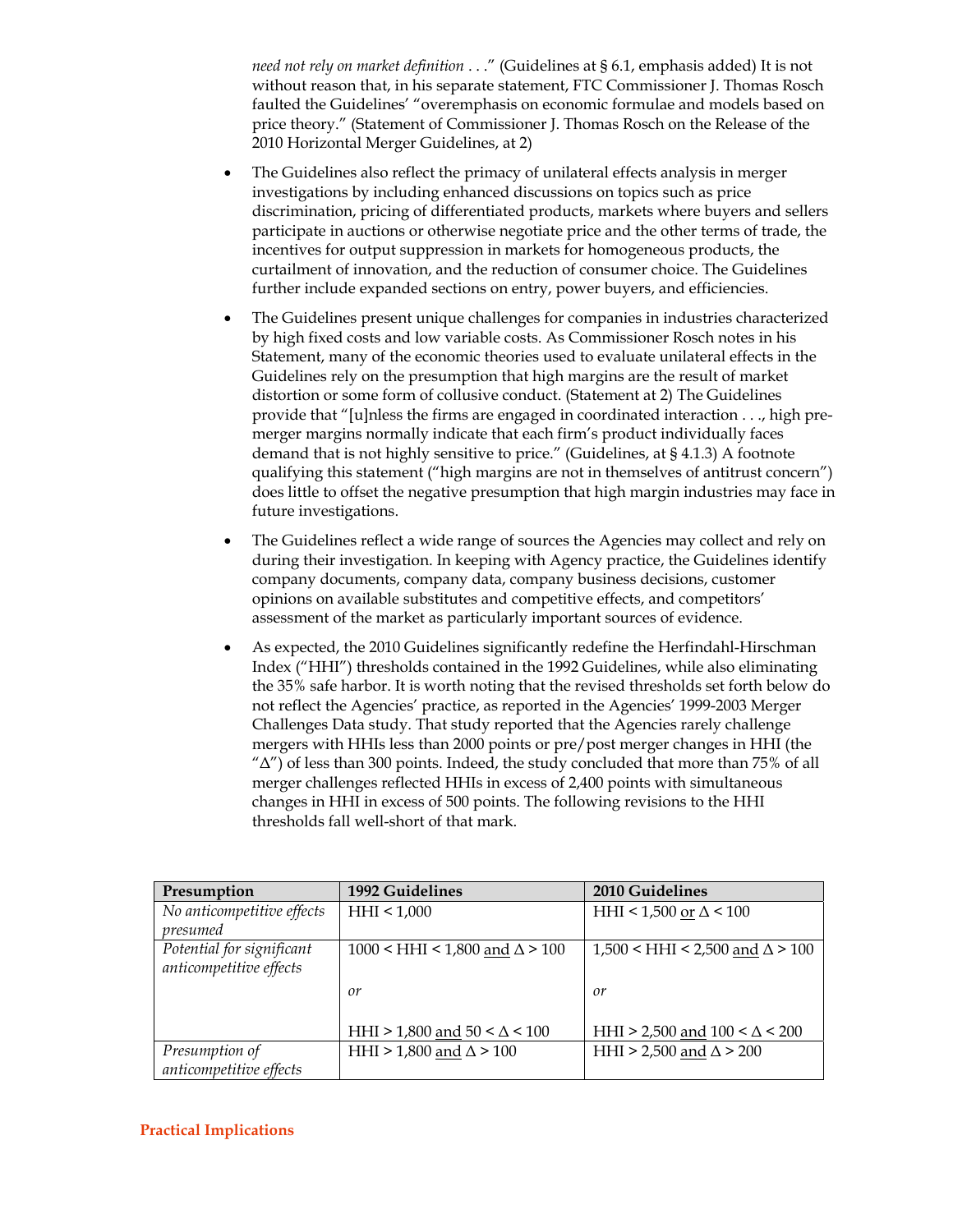#### *More merger challenges*

The Guidelines evince a clear pro-enforcement stance and will likely result in a more activist merger enforcement policy at the Agencies. The effectiveness of the Guidelines in supporting the Agencies' agenda depends, to some degree, on the willingness of the courts to sanction the 2010 Guidelines' approach to merger analysis. It is no secret that courts have frequently cited to the 1992 Guidelines in analyzing mergers, and the motivation behind the Agencies' devotion of significant resources to this project may have been an attempt to garner judicial sanction for the Agencies' reliance on econometric analysis of anticompetitive effects in cases where the empirical evidence is equivocal. That approach, as well as the subordination of market definition to competitive effects discussed above, conflicts with well-established precedent in merger cases. This suggests that adoption of the Guidelines' more flexible approach by courts may prove to be a much slower process than the courts' adoption of the original 1992 Guidelines. Nonetheless, precedent cannot be changed in a vacuum and it is reasonable to expect that merger challenges will increase over the near term.

## *More aggressive agency investigations*

Most merger investigations, however, are resolved at the Agency level. The more immediate impact of the Guidelines may therefore prove to be more aggressive Agency case teams and increased demands for divestitures. As detailed in our August 23, 2010 memorandum on the recently proposed revisions to the Hart-Scott-Rodino Notification and Report Form, the Agencies have proposed a significant expansion of the scope of documents that transacting parties must provide to the Agencies along with the HSR Form. Through these documents, the Agencies will have access to more meaningful competitive information up-front and parties should be prepared to address both legal and economic arguments from the Agencies at a much earlier point in the investigation.

## *Higher costs*

Even parties to transactions that that do not result in a challenge or consent to divestiture are likely to be affected by what appears to be a significant shift in enforcement perspective. Parties to strategic horizontal transactions can expect both lengthier investigations and more detailed and substantive requests for the documents, data and other information needed to conduct the various analyses set forth in the Guidelines. These delays and additional burdens will mean higher up-front costs for transacting parties. Those costs could be compounded should the Agencies deploy their own econometric analyses during the first waiting period. Best practices could soon demand the routine retention of economists much earlier in the process to help rebut expected Agency economic arguments and to develop the parties' own analyses.

## *Market concentration analysis may no longer reliably predict agency behavior*

The deletion of the 35% safe harbor and the revised role of market definition in merger analysis severely downgrades the utility of traditional concentration estimates to predict regulatory behavior. Indeed, under the Guidelines, relevant markets could prove to be extremely narrow, encompassing only those firms that divert sales from each other or only individual or small groups of "targeted" customers.

## *Evidence of diverted sales, win/loss data key*

Transactions between competitors will face enhanced scrutiny, particularly if an examination of recent won/lost sales data reveals diverted sales between the two companies. This analysis will be especially critical in high margin industries. While diversion ratios have long been considered to be integral to merger analysis, the Guidelines imply that diverted sales between the merging parties may suggest a much narrower market definition, thereby avoiding the market definition quagmire that has stalled prior enforcement efforts.